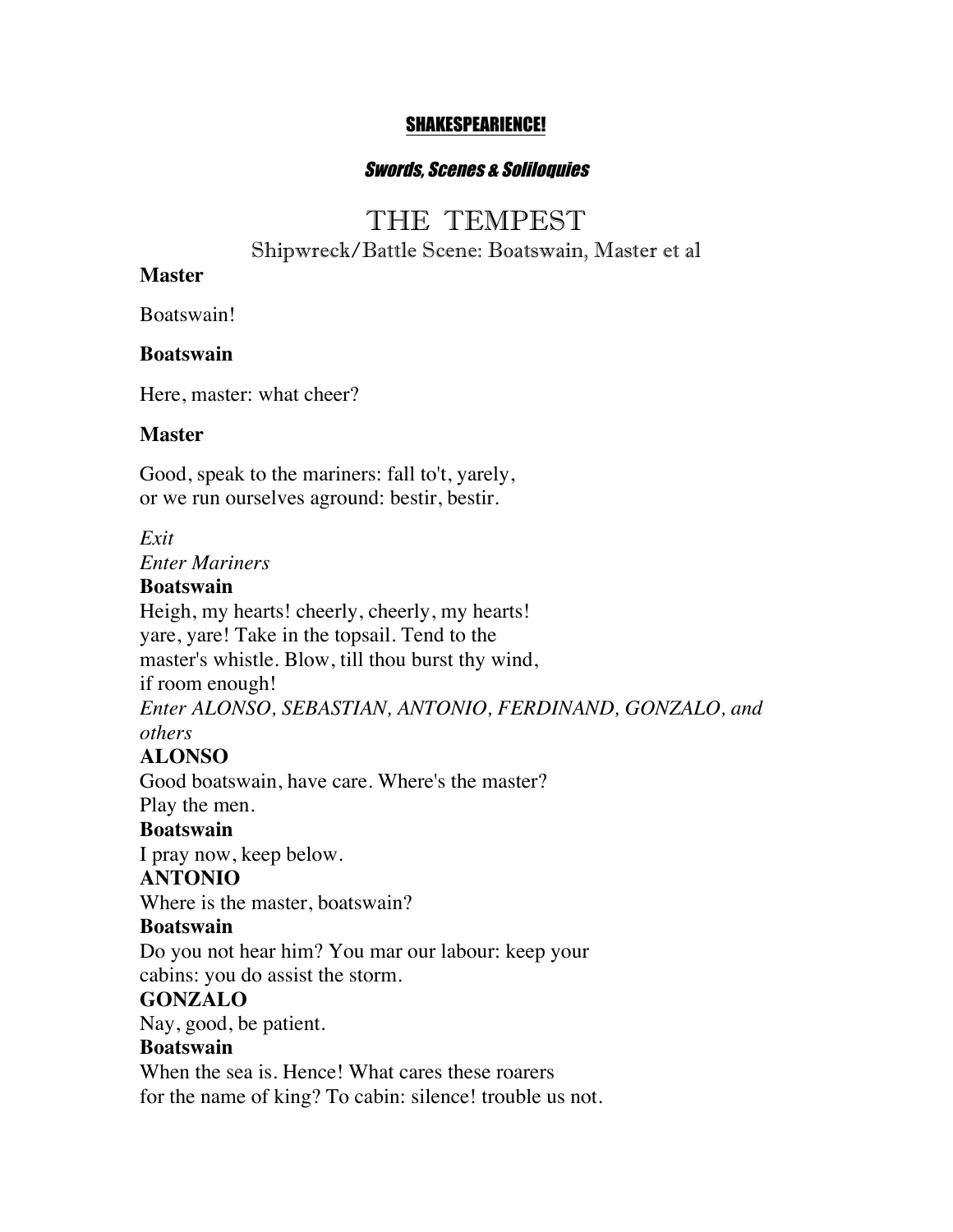# **GONZALO**

Good, yet remember whom thou hast aboard.

### **Boatswain**

None that I more love than myself. You are a counsellor; if you can command these elements to silence, and work the peace of the present, we will not hand a rope more; use your authority: if you cannot, give thanks you have lived so long, and make yourself ready in your cabin for the mischance of the hour, if it so hap. Cheerly, good hearts! Out of our way, I say.

### *Exit*

# **GONZALO**

I have great comfort from this fellow: methinks he hath no drowning mark upon him; his complexion is perfect gallows. Stand fast, good Fate, to his hanging: make the rope of his destiny our cable, for our own doth little advantage. If he be not born to be hanged, our case is miserable.

# *Exeunt*

*Re-enter Boatswain*

# **Boatswain**

Down with the topmast! yare! lower, lower! Bring her to try with main-course.

*A cry within*

A plague upon this howling! they are louder than the weather or our office.

*Re-enter SEBASTIAN, ANTONIO, and GONZALO*

Yet again! what do you here? Shall we give o'er and drown? Have you a mind to sink?

# **SEBASTIAN**

A pox o' your throat, you bawling, blasphemous, incharitable dog!

# **Boatswain**

Work you then.

# **ANTONIO**

Hang, cur! hang, you whoreson, insolent noisemaker! We are less afraid to be drowned than thou art. **GONZALO**